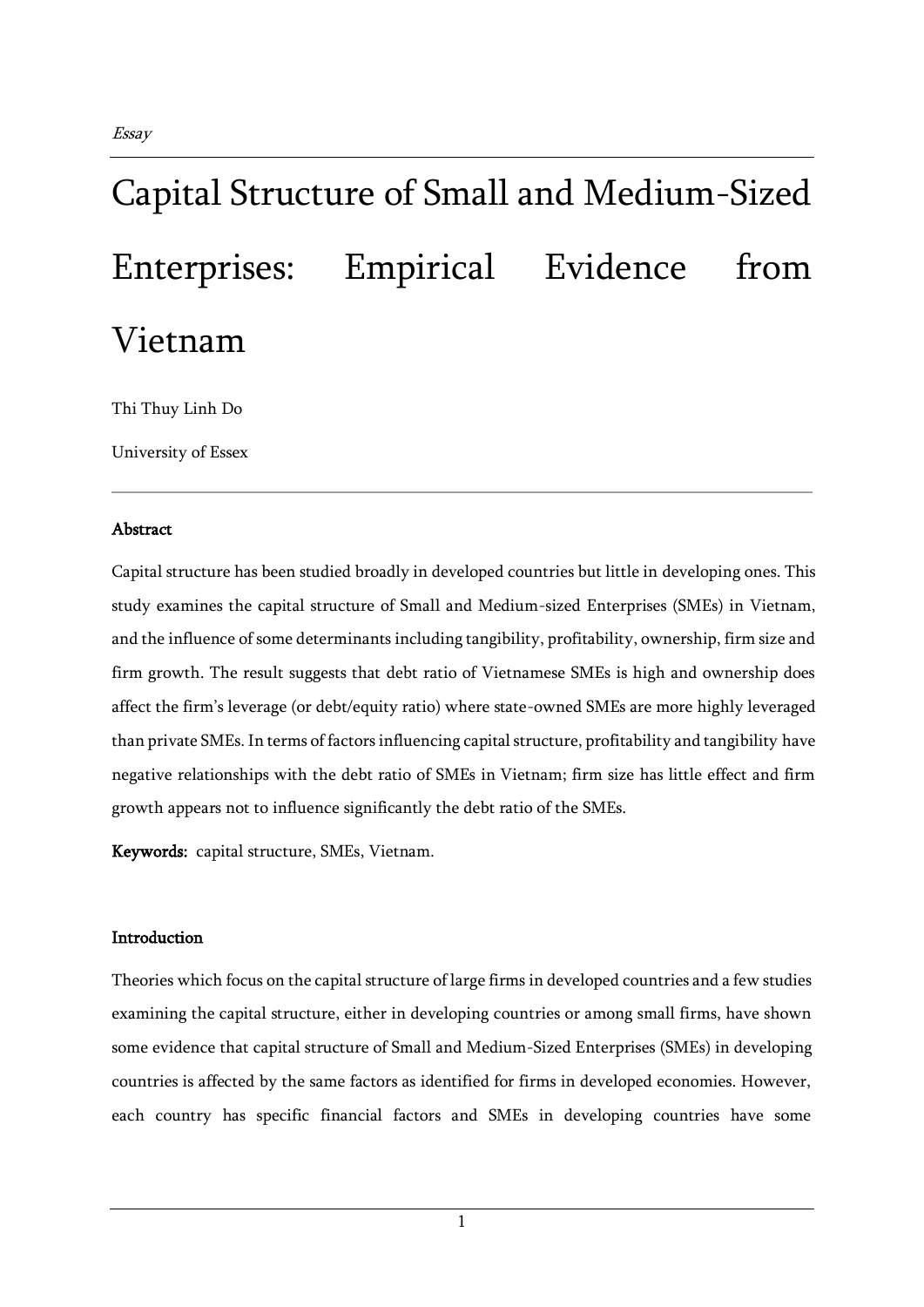characteristics which differ from firms in developed ones. Therefore, it is necessary to examine what factors influence capital structure in the small business sector in developing countries.

Vietnam is a developing country which has been in the process of changing to a market-oriented economy since 1986 and has made some great achievements with a considerable contribution from SMEs. Recognizing the importance of SMEs in the transitional economy, the Vietnamese Government has promulgated many policies to support this business sector. However, SMEs still face difficulties in obtaining capital for future development due to some restrictions of the Vietnamese financial system, which is only at the early stage of development. It is characterized as a bank-based system where the greatest role is played by four state-owned commercial banks (SOCBs), providing up to 80 per cent of total loans in the economy. This fragile system makes it difficult for SMEs, especially private ones, to access capital resources.

Tran and Ramachandran (2006) study features of the capital structure of Vietnamese SMEs over the period 1998 – 2001, and examine the influence of specific determinants on SMEs' capital structure, such as growth, tangibility, business risk, profitability, size, ownership, relationship with banks, and networking on three measures of capital structure. Based on their results and conclusions, this study attempts to go further to see how Vietnamese SMEs' capital structure has changed over the years 2009 – 2011, using data from the financial statements of 45 companies audited by the Auditing and Accounting Financial Consultancy Service Company (AASC) in Vietnam.

Different theories relating to capital structure (pecking order theory, agency cost theory, and tradeoff theory) are reviewed to develop testable hypotheses on determinants of the capital structure of SMEs in Vietnam. Based on the data analysis, evidence is found out to confirm those hypotheses. Even though the sample size is small, the result gives a brief view of Vietnamese SMEs' capital structure and the effects of factors influencing the firms' choice. As the evidence is from such a small developing country as Vietnam, it might be useful to compare and see the similarity to and the difference with results from previous studies carried out in Western developed countries. The paper also suggests and explains some solutions to improve Vietnamese SMEs' current capital structure.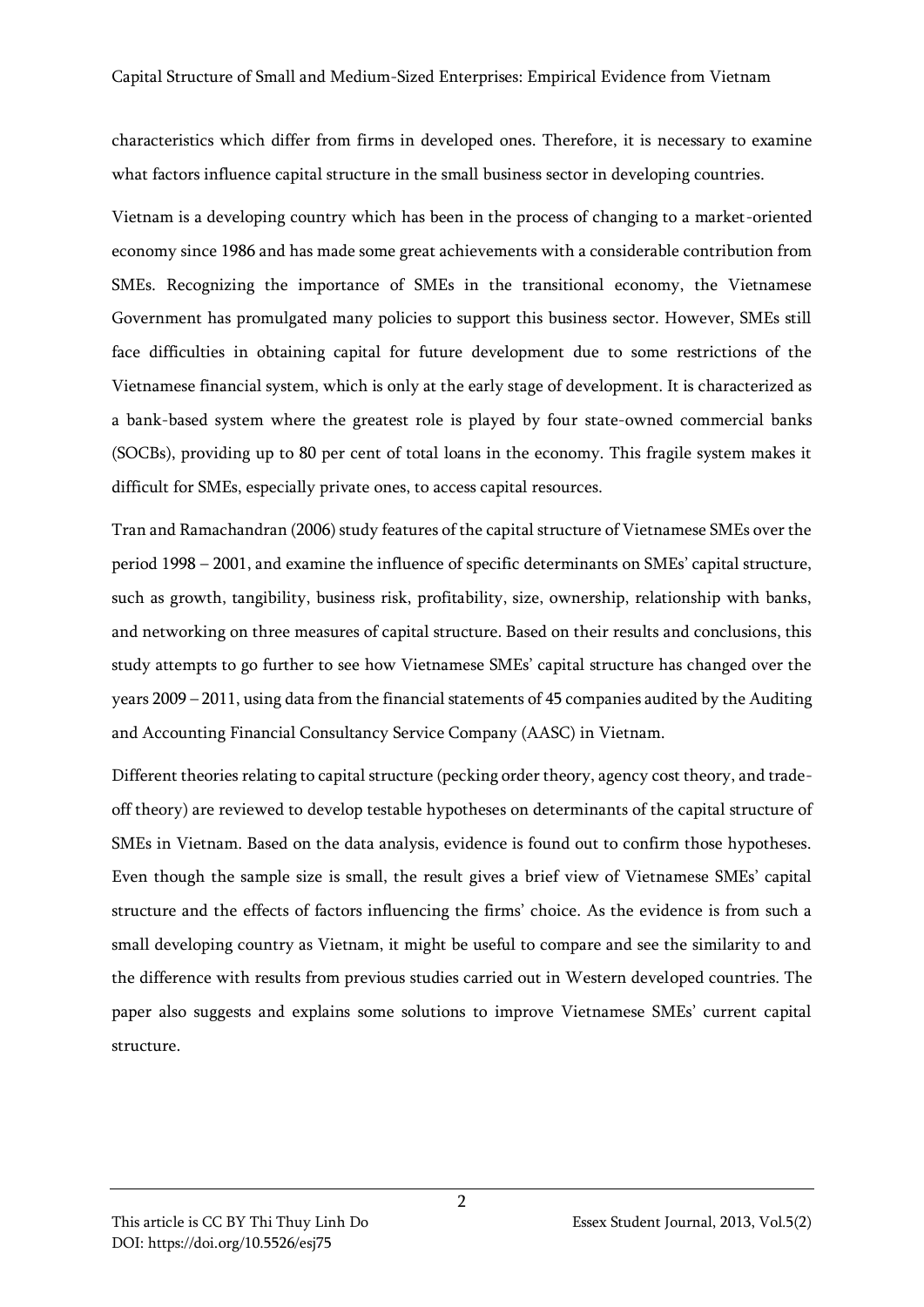## Theoretical Framework on Capital Structure

Brian Coyle, in his book *Capital Structuring*, states that a corporation may support its assets from three primary sources of finance which is its capital structure:

- 1. A cash surplus from operating activities
- 2. New equity funding
- 3. Borrowing from bank and non-bank sources

Capital structure is extremely important because it can influence not only the return a company earns for its shareholders, but also the survival of the company. In this following study, capital structure refers only to the way a corporate finances its assets through a combination of equity and debt. The relative proportion of debt to equity (D/E ratio) in the company's capital structure is defined as the firm's leverage level. When identifying the determinants of Vietnamese SMEs' capital structure, debt ratio is used as a proxy for the firms' capital structure.

# Overview of Theories on Capital Structure

The basic thinking on capital structure was proposed by Modigliani and Miller (1958). However, it is generally considered to be purely theoretical because it relies on many unrealistic conditions. The Modigliani-Miller theorem (M&M model) states that capital structure does not affect the firm's value if the following conditions are satisfied: 1- The capital market is perfect for borrowing and lending; 2- There are neither taxes nor transaction or bankruptcy costs; 3- Information between investors and the firm is symmetric; 4-Investment decisions are not affected by financing decisions. Since those conditions do not apply in the real world, where capital structure is indeed relevant, a number of theories on capital structure have been developed that relax assumptions made in the M&M model.

Trade-off theory (Kraus and Litzenberge, 1973) captures the bankruptcy cost and taxes to point out the advantages and disadvantages of financing with debt. The benefits of debt (namely, the Tax Shield) are accompanied by the costs of debt (financial distress – like bankruptcy), so we have a trade-off with respect to the level of debt – a higher debt level makes a bigger tax shield, but implies a greater risk of financial stress.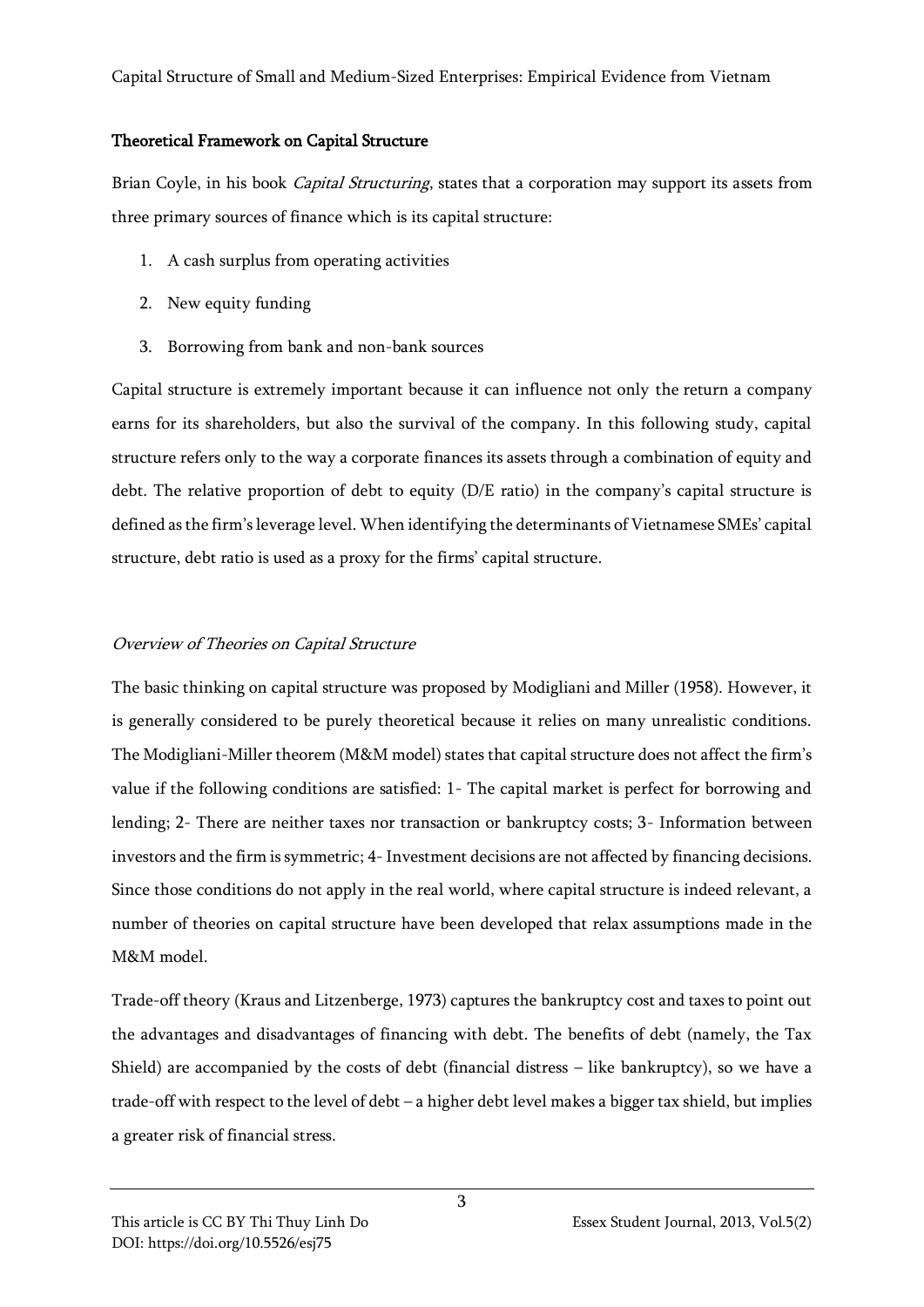Pecking order theory, which was developed by Myers and Majluf (1984), relaxes the condition of symmetric information. It states that companies get financed under the law of least effort – internal financing is used first, then debt is issued, and equity is the last resort. According to this theory, internal funding is preferred over external financing; and when external financing is required, debt is favored over equity. The issue of equity would signal the board's lack of confidence and that they feel the firm is overvalued; as a result, a new equity issuance may lead to a drop in share price.

Jensen and Meckling (1976) present the agency costs theory which helps explain the relevance of capital structure based on the conflicts of interest between the outside shareholders and the management, and between the debt holders and the equity holders. Accordingly, when an agent has outside shareholders, the management tends to engage in a moral hazard problem in which the management will have a tendency to take risks because it is the shareholders who bear the costs if things go badly. For example, the management may have an incentive to use the firm's resources for empire building and perks, which give them private benefits that are unobservable to the shareholders and, as a result, destroy the firm's value. The bigger the outside equity is, the more serious the problem is. Therefore, increasing the firm's leverage would impose financial discipline on the management. However, debt also has costs, which are the Risk-shifting problem and the Debt-overhang problem (Myers, 1977). As the D/E ratio increases, management may reject safe, profitable projects and undertake risky (even low-valued) ones to shift the risk to debt holders because debt claims are prior to equity claims. The higher the level of debt is, the more serious these problems are.

# Benefits and Costs of Equity Capital and Debt Capital

From the above theories, it is inferred that equity capital and debt capital have their own benefits and drawbacks. It is the management's responsibility to attempt to find the optimal capital structure with respect to risk and reward pay-off for shareholders. Let's describe each in detail:

- *Equity capital:* is considered to be less favored, but is mostly reaped by the small enterprises because equity financing offers the following benefits: 1- Normally, shares are issued when the stock price is high; the market's imperfection makes the share price of bad or small firms overpriced and the firms get benefits from that overpricing; 2- Paying dividends is not compulsory, hence the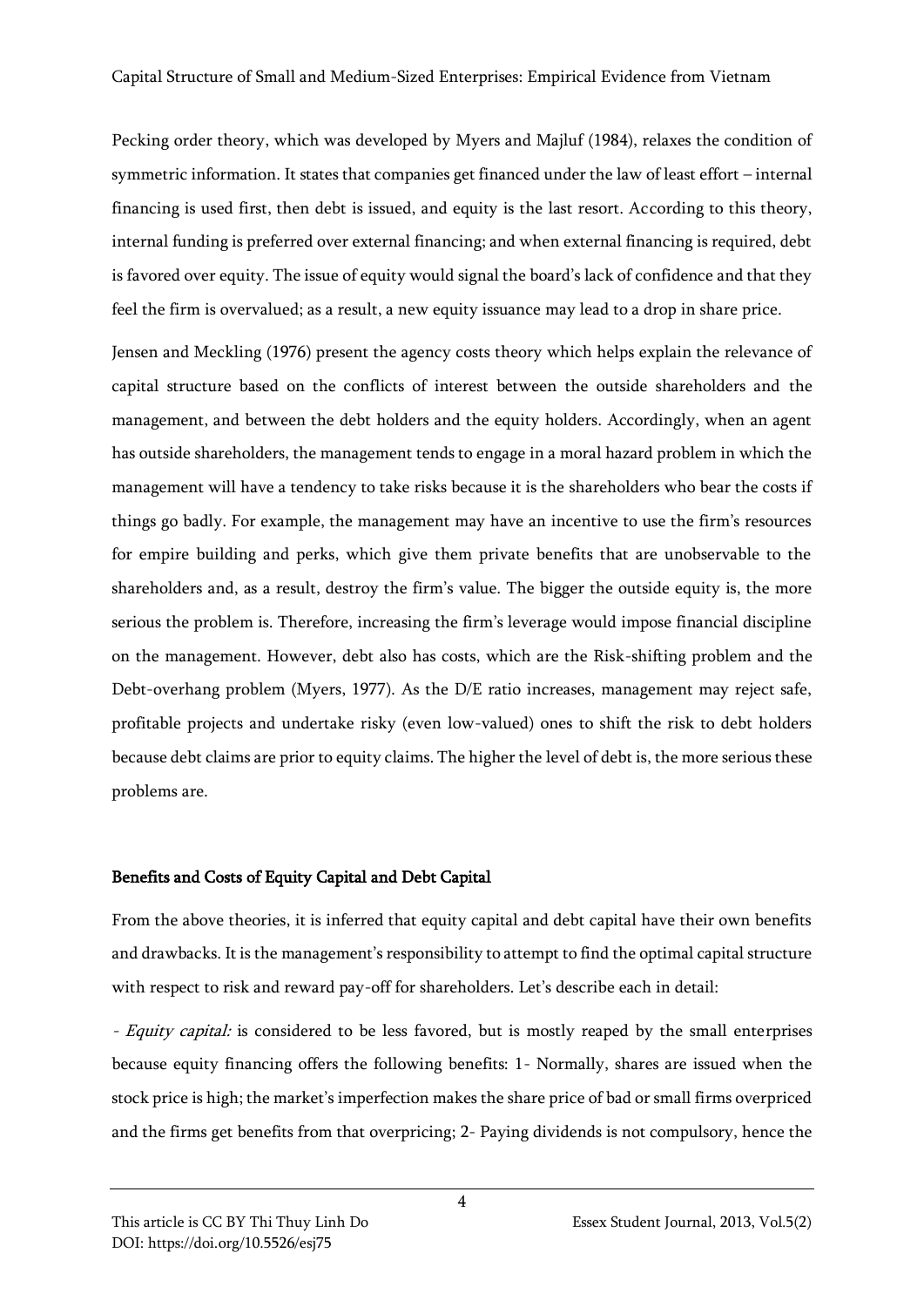firm can skip equity dividends without suffering any legal consequences; 3- Equity capital has no maturity date, so the firm has no obligation to redeem. However, equity capital bears costs. If the management displays moral hazard behavior, the welfare of investors and the firm's value will be affected. Besides, although the company may avoid the immediate repayment burden, it is only a short-term option. Should it require additional funding, dividend payments will have to be redeemed; otherwise it could have difficulty raising new equity capital. Furthermore, equity is much more expensive than debt capital, i.e. the rate of return required is higher to compensate the investors' taking risky investments, and equity dividends are paid out of profit after tax. Finally, selling shares to outsiders dilutes the control of existing owners.

*- Debt capital:* is often a fairly low-cost source of financing which has many advantages. First, debt does not dilute the owner's ownership interest in the company. Second, a lender is entitled only to repayment of the agreed principal of the loan plus interest, and has no claim on the firm's future profits. Third, principal and interest obligations are usually known amounts which can be forecast and planned for. Fourth, interest on the debt can be deducted on the company's tax return. Fifth, raising debt capital is less complicated. Debt capital has disadvantages, as well. For example, debt must be repaid and interest requires a budget for payment and raises the company's break-even point. In addition, debt puts restrictions on the company's activities, preventing management from pursuing alternative financing options and business opportunities. Moreover, as the problem of creditworthiness implies, a company with larger debt-equity ratio may be considered to be more risky by lenders and investors.

The comparative costs of equity and debt capital do influence the management's financing decision. A company may choose a higher leverage or more equity, but under any circumstances, either an all-equity or an all-debt finance is an unsatisfactory capital structure.

# Factors Influencing Capital Structure

There are a number of factors that may affect a firm's decision on capital structure. Gleason et al. (2000) examine data in 14 European countries to show that legal environment, tax environment, economic system, and technological capabilities influence the capital structure. Furthermore, Korajczyk and Levy (2003) state that not only macroeconomic conditions but firm-specific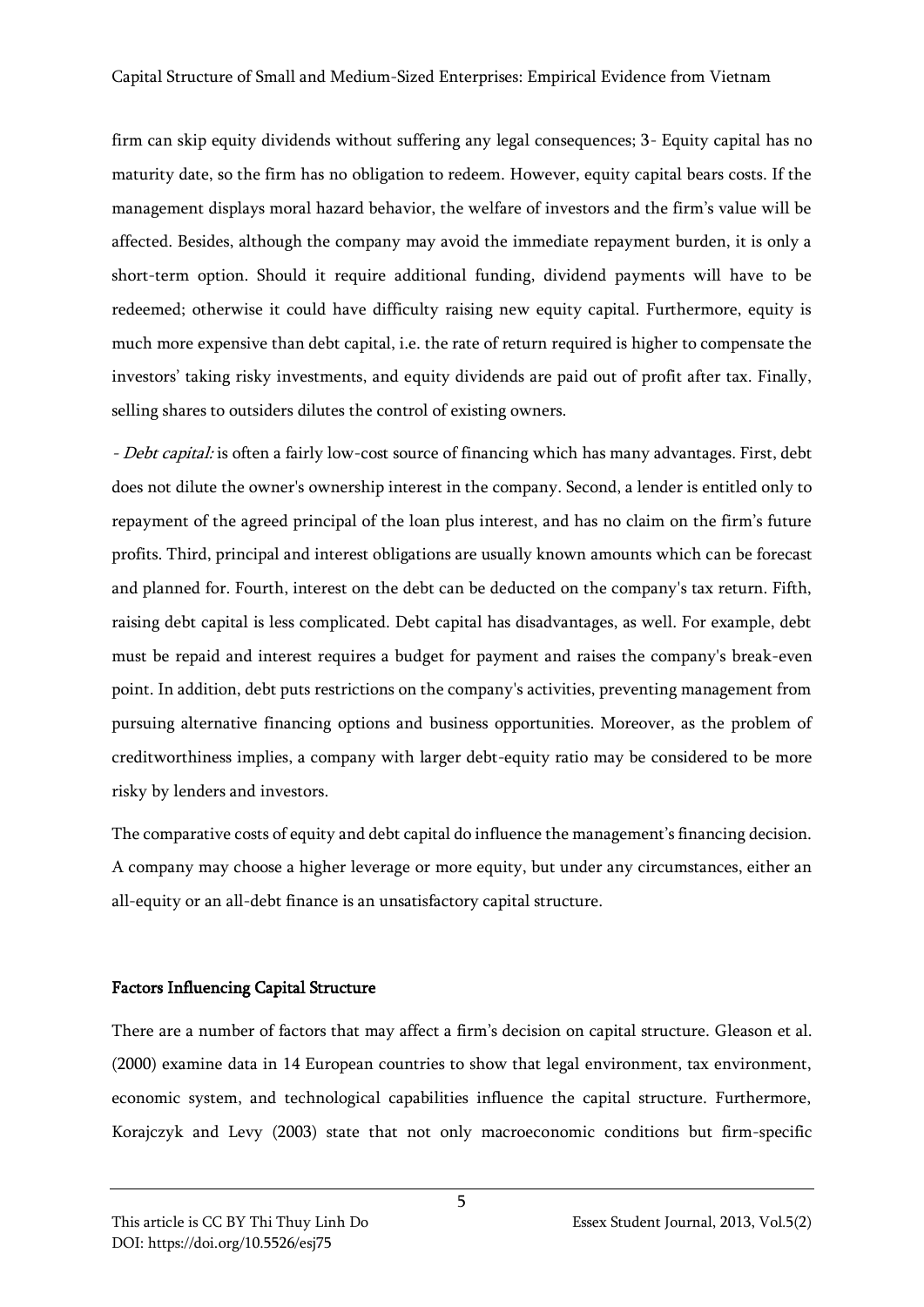characteristics have effects on firm's financing decisions as well. Tangibility, profitability, firm size, and the level of growth opportunities are identified as important determinants of capital structure in both developed countries (Rajan and Zingales, 1995), and developing countries (Booth et al., 2001). Antoniou et al. (2002) imply that a firm's capital structure is also affected by its surrounding environment such as deterioration or improvement in the state of the economy, the existence of a stock market and/or the size of the banking sector.

## Testable Hypotheses on Determinants of Capital Structure of Vietnamese SMEs

In this section, the theories of capital structure will be applied to the small business sector in the context of the current Vietnamese financial system to develop several hypotheses examining the capital structure of Vietnamese SMEs. As mentioned above, capital structure is affected by many factors; however, this paper only discusses the five factors outlined below.

## Firm growth

Empirical evidence from the works of Smith and Watts (1992) and of Titman and Wessels (1988) supports a negative relationship between leverage and firms' growth opportunities. However, Myers (1977) suggests that a firm's growth might be positively related to its capital structure if longterm debt is replaced by short-term debt. In the context of Vietnamese small business sector, this proposition seems to be more relevant because most SMEs in Vietnam operate by small and infrequent transactions and often look for short-term bank loans. The first hypothesis is that a firm's growth relates positively to its debt ratio.

# Tangibility

Tangible assets may provide collateral for debts. Therefore, companies with high level of tangible assets are expected to take on more debt. While most empirical studies in developed countries find a positive relationship between tangibility and financial leverage (Titman and Wessels, 1988; Rajan and Zingales, 1995), research in developing countries gives ambiguous results. For example, Wiwattanakantang (1999) reports that tangibility relates positively to leverage in Thailand, but Booth et al. (2001) find that tangibility in ten developing countries is negatively related to leverage. It is a matter of dispute whether this relation depends on the type of debt. Bevan and Danbolt (2002) examine data in the UK and find that tangibility relates positively to long-term debt, but negatively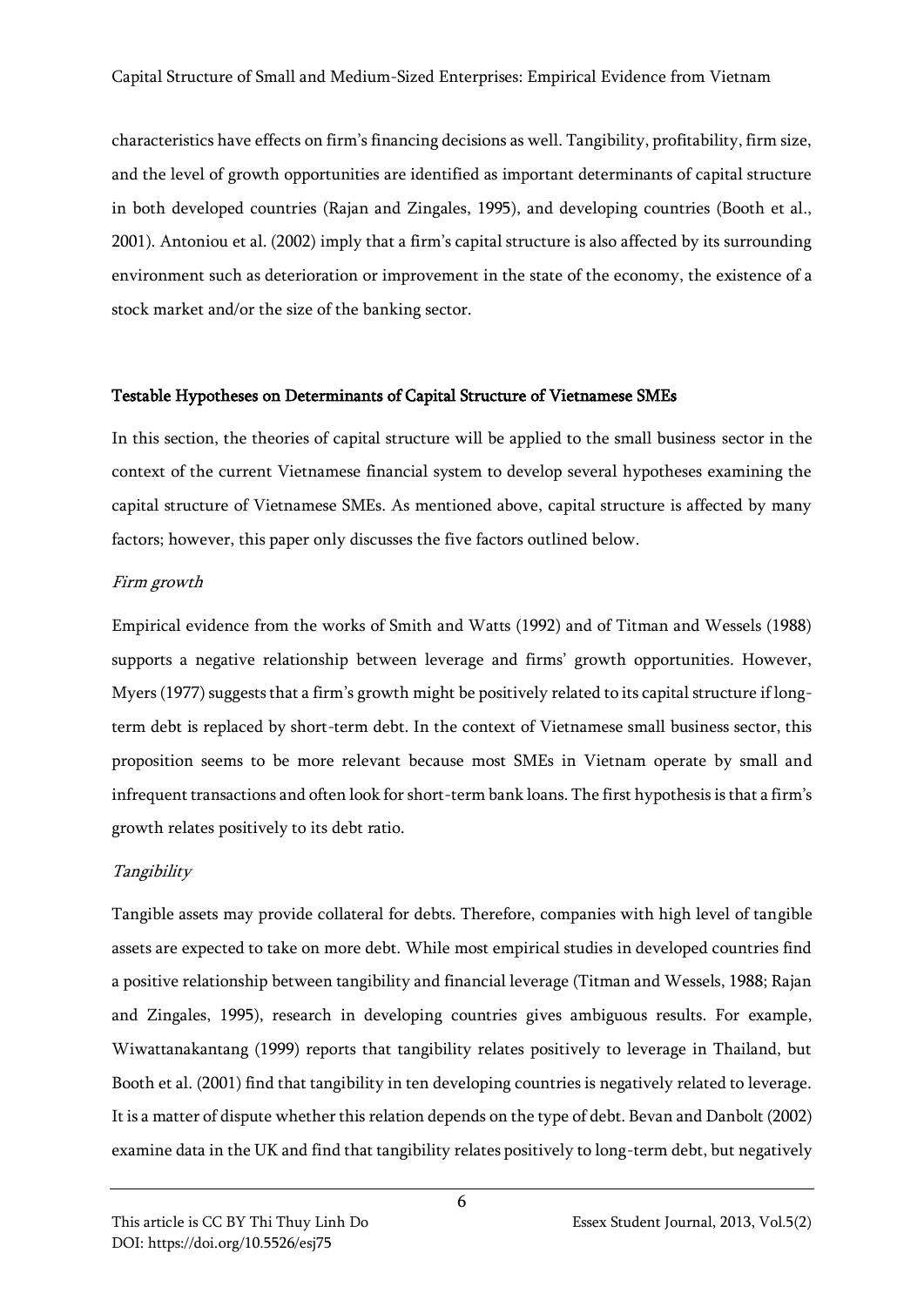to short-term debt. In the case of Vietnamese SMEs which often involve short-term debts, the second hypothesis is that tangibility relates negatively to debt ratio.

## Profitability

The pecking order theory suggests that debt is less prior than retained earnings. This implies a negative relationship between profitability and leverage. Research in developed countries by Titman and Wessels (1988), Rajan and Zingales (1995), and Antoniou et al. (2002); and in developing countries by Booth et al. (2001), Wiwattanakantang (1999), and Chen (2004), find a negative relationship between leverage ratios and profitability. In the context of Vietnamese SMEs, using retained earnings to finance operations is even more popular because the firms' managers are usually the owners who do not like to lose control over their firms. Hence, the third hypothesis is that profitability relates negatively to debt ratio.

#### Firm size

The study of Marsh (1982) shows that small firms often choose short-term debt while large firms prefer long-term debt. The reason why large firms can issue long-term debt more easily than small firms is that large firms have many advantages such as economic scale, bargaining power over creditors, stable cash flows, less probability of bankruptcy, etc. This is particularly true in Vietnam where SMEs have even more difficulty in gaining access to long-term loans because of banks' strict regulations and high lending rates. Therefore, the fourth hypothesis is that firm size relates positively to debt ratio.

# Firm ownership

Dewenter and Malatesta (2001) indicate that firms owned by governments are more highly leveraged than those held privately. In Vietnam, the big role of state ownership is also a feature of the economy. State-owned firms seem to get preferential treatment from banks, especially SOCBs, over private firms. The explanation for this argument might be that state-owned firms get support from the government, so they are less likely to go bankrupt and have less credit risks. The fifth hypothesis is that state-owned SMEs have higher debt ratio than private SMEs.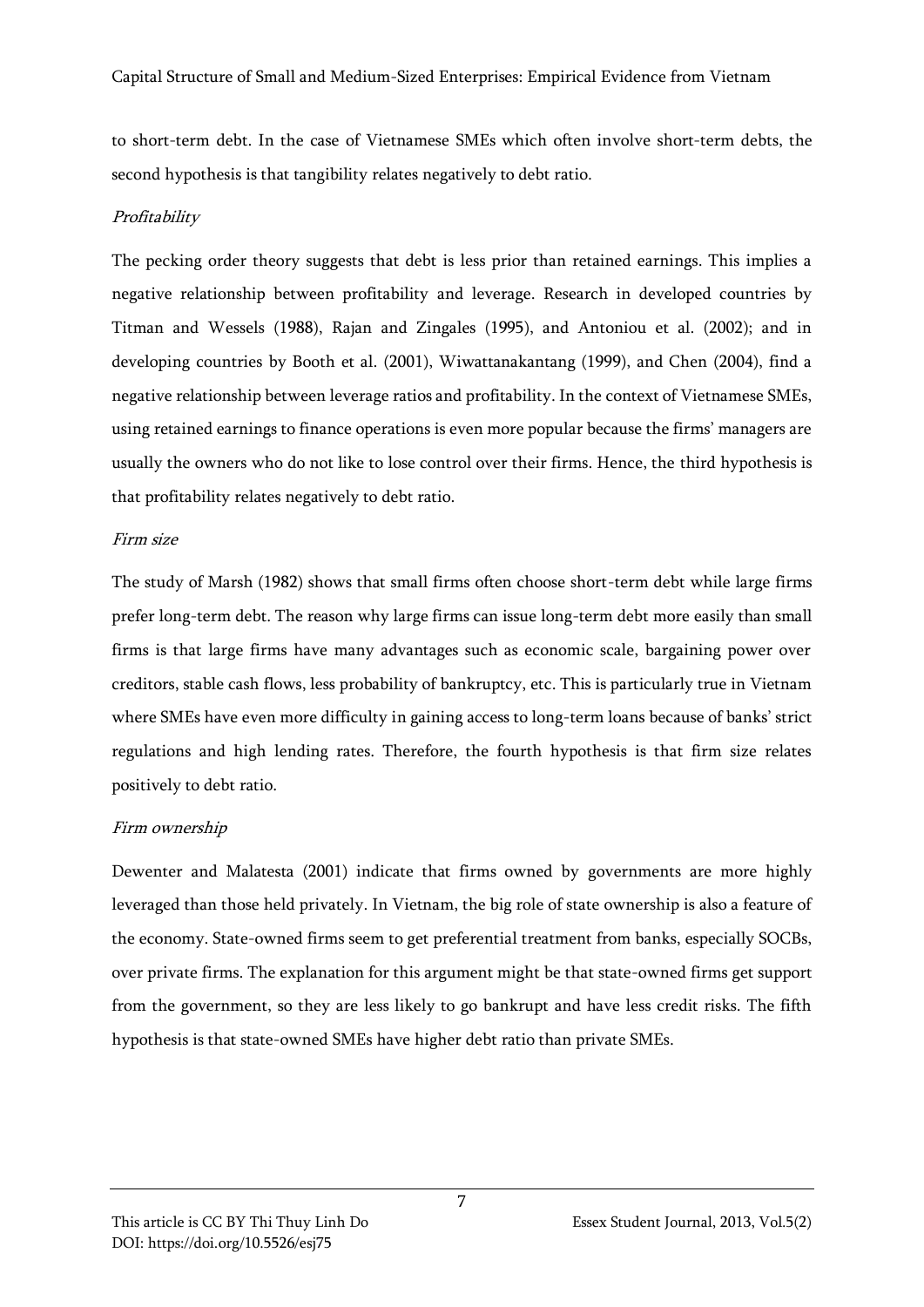#### Empirical Research and Results

## Data Collection and Methodology

The paper uses the data of 45 SMEs' audited financial statements provided by the Auditing and Accounting Financial Consultancy Service Company (AASC) in Vietnam for the years 2009 – 2011. These SMEs are registered under the Vietnamese Law of Enterprises, with a charter capital of less than 10 billion Vietnamese dong (VND). Financial firms, foreign-owned SMEs and joint-ventures are excluded. The sample consists of 16 state-owned firms and 29 private firms.

The data is based on book value. The relevant variables are calculated as follows:

 $debt$  ratio  $=$ total debt total assets

$$
short-term debt ratio = \frac{total short-term debt}{total debt}
$$

 $growth =$  $total$  asset of this year  $-$  total asset of previous year  $\frac{1}{100\%}$  total asset of previous year  $x$  100%

$$
tangibility = \frac{total fixed\ assets}{total\ assets}
$$

$$
profitability = \frac{profit\ before\ tax}{total\ revenue}
$$

With regard to firm ownership, the data is divided into two groups: the first group consists of stateowned SMEs and the other of private SMEs. The analysis process includes examining the effect of firm ownership on capital structure, and a regression of all determinants (growth, tangibility, profitability, and firm size) on debt ratio through a linear model:  $DR = \alpha_0 + \alpha_1 GR + \alpha_2 TAN + \alpha_3 PRO$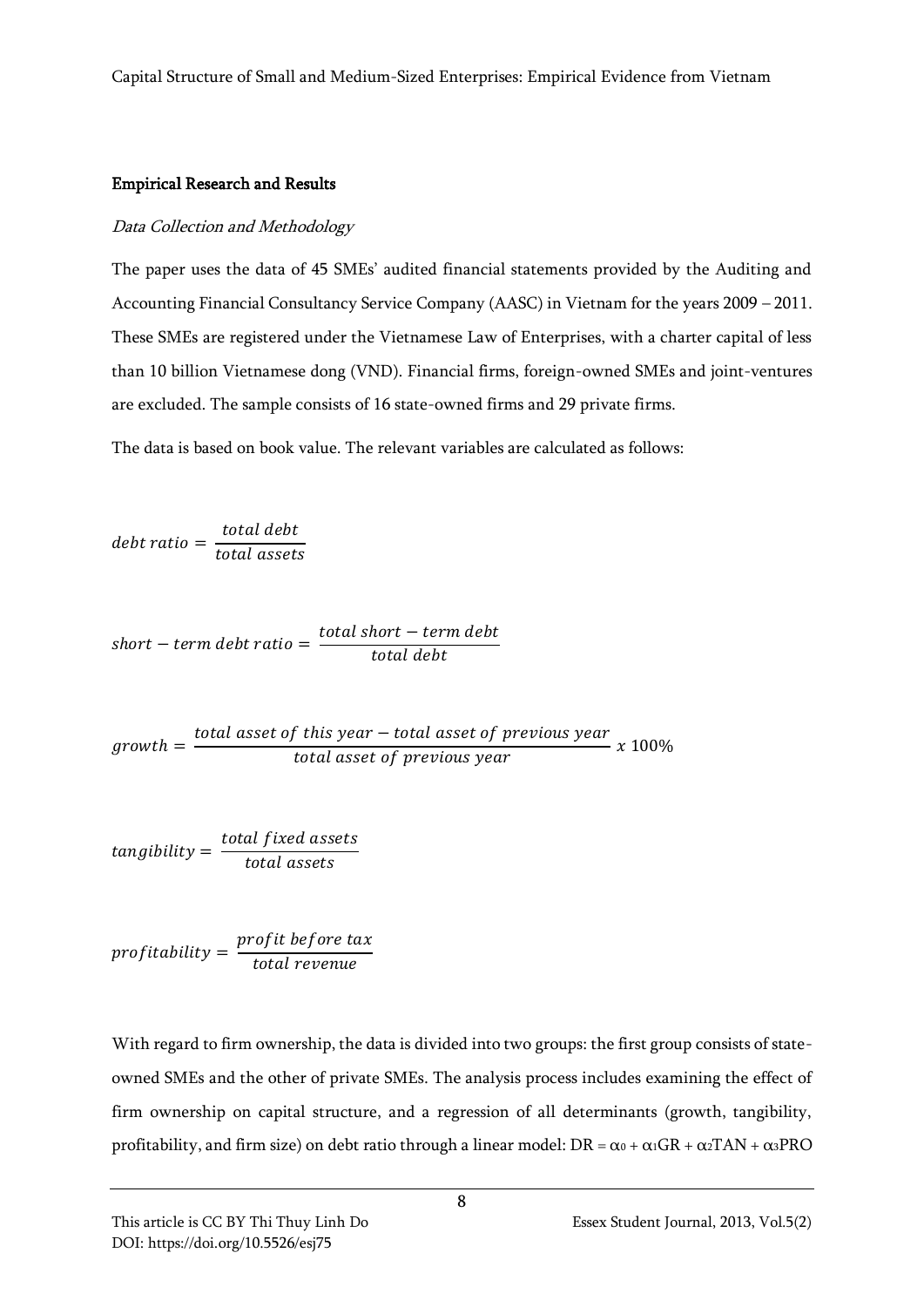$+\alpha$ <sub>4</sub>FS +  $\mu$  where DR is debt ratio; STR is short-term debt ratio; GR is Growth; TAN is tangibility; PRO is profitability; FS is Firm size and  $\mu$  is the error term.

## Results and Discussion

It can be seen from Table 1 that Vietnamese SMEs have a debt ratio of 55.26 per cent on average. State-owned SMEs have higher rate of debt than private SMEs, with debt ratios of 76.25 per cent and 54.16 per cent, respectively. The reason for such high debt ratios is that the financial system in Vietnam has not yet developed; the stock market has only opened in 2000 and commercial banks are still the main financial institutions.

In terms of debt-equity ratio, state-owned SMEs are indeed more highly leveraged than private SMEs with an average leverage level of 4.3762, which is twice as much as the private SMEs' leverage level of 2.0855. This can be explained by the preferential treatment from the government of stateowned SMEs to receive capital credit that comes from the government budget or ODA capital with a low interest rate, and/or preference of banks' lending policies. Considering that state-owned SMEs have a 20 per cent higher debt ratio than private SMEs, as mentioned above, these two criteria support the fifth hypothesis that state-owned SMEs have higher debt ratio than private SMEs.

In comparison with the period 1998 – 2001 (Tran and Ramachandran, 2006), it is noticeable that: 1- the difference in the debt ratio between these two kinds of SMEs is becoming smaller. This may be the result of the government's recent policies of creating a more just financial environment; 2 debt ratios of both firms have increased as the result of the financial crisis which started in 2007 in the US and then quickly spread all over the world. Stock markets fell on a global scale and it has become harder to get financed from equity issue. This supports the assumption that debt ratios tend to increase during recessions and fall during expansionary periods.

A substantially low amount of long-term debt is a major difference between developed countries and developing ones. Table 1 shows that most SMEs employ more short-term debt than long-term debt to finance their operations. The average short-term debt is approximately 83.49 per cent, the percentage in state-owned SMEs being 83.74 and the percentage in private SMEs being 83.06. This criterion does not present much difference between state-owned SMEs and private SMEs. Besides that, the data also shows that there are some private firms without any long-term debt during the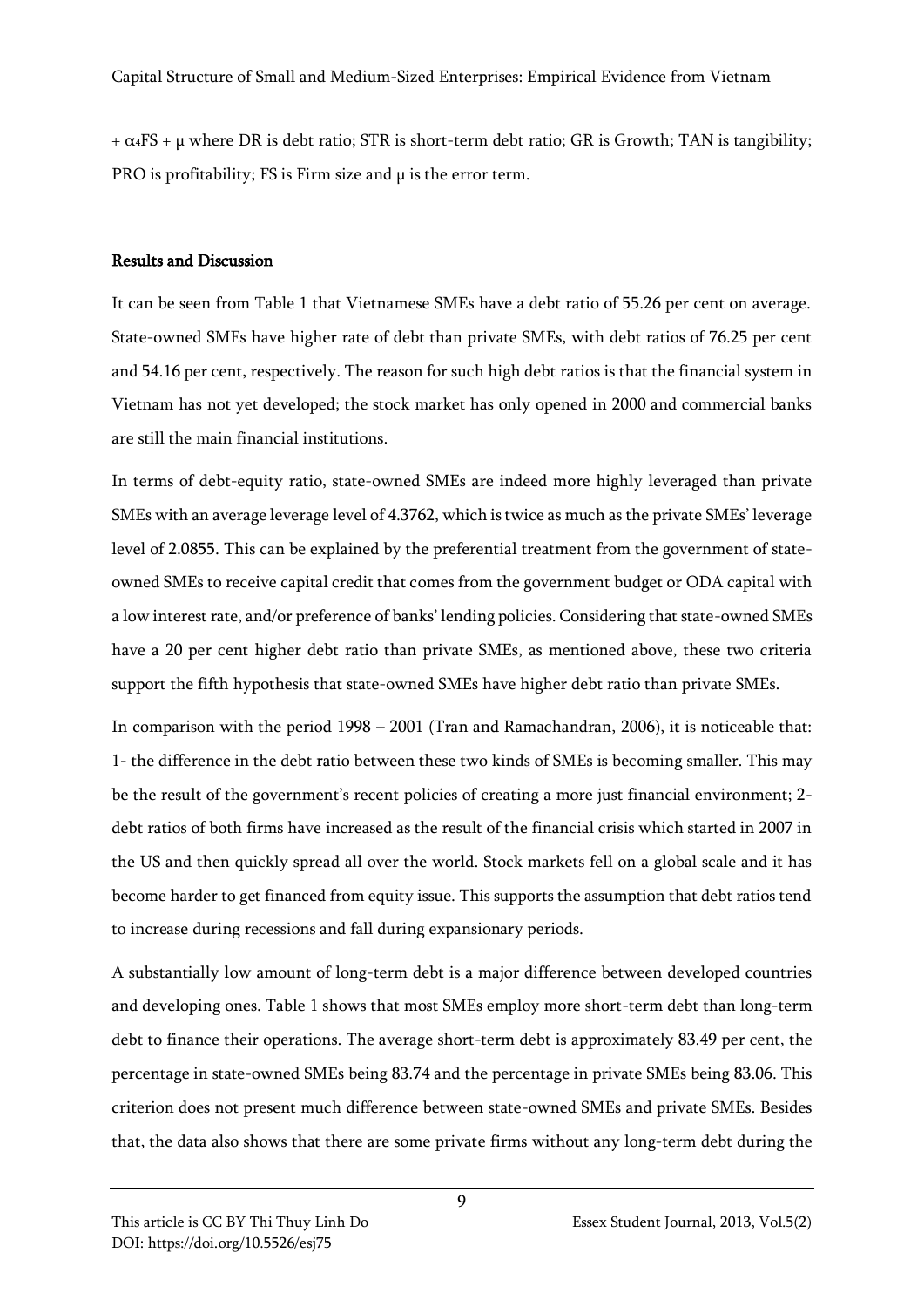years 2009 – 2010. This may be a consequence of the 2007 financial crisis. During this period, the economy's slow growth with high lending ratios made it even more difficult for SMEs to access long-term debts, especially bank loans.

With regard to other variables, the results show some difference between the state-owned and private SMEs. The average of profitability at 18.57 per cent is quite high in this period because some firms with big profits compensated for the ones with losses. The firms' positive growth reflects the quick recovery of Vietnamese economy after the crisis, where private SMEs recovered a bit more promptly than state-owned SMEs, with the rates of 1.6898 and 1.2881 respectively. In terms of profitability, it seems that state-owed SMEs are more profitable than private SMEs. The rates are 21.80 per cent for state-owed SMEs and 16.36 per cent for private SMEs. This can be explained, however, by the preferential treatment from the government to state-owned SMEs, not only for capital credit as mentioned above, but also for other facilities such as land rental and tax rates. Besides that, it can be seen that Vietnamese SMEs are really small. The average firm's charter capital is only 3,398.4 million VND, in which state-owned SMEs are a little bigger with the average charter capital of 3,667.2 million VND.

To examine the possible relationship among variables, the correlation matrix is obtained as shown in Table 2. The results indicate that all the correlation coefficients are small. For example, the correlation is 0.064 between debt ratio and firm size, -0.284 between debt ratio and tangibility and -0.018 between debt ratio and profitability. This means that the chosen factors are only slightly correlated with each other. In other words, there is no collinearity problem among explanatory variables, so a multiple regression analysis can be done to find out the effects of the proposed determinants on capital structure.

Table 3 presents the result of a regression analysis on the linear model of debt ratio, which is statistically significant at the 5 per cent level. Adjusted R-squared suggests that these four variables – firm growth, tangibility, profitability and firm size – can explain 16.98 per cent of the change in debt ratio. This implies that many other factors affect capital structure, and require further study, which should find and include more variables in the model. It can be seen that firm size relates positively while profitability and tangibility have a negative relationship with debt ratio. Growth, with a high P-value of 0.1526, appears not to be a significant determinant.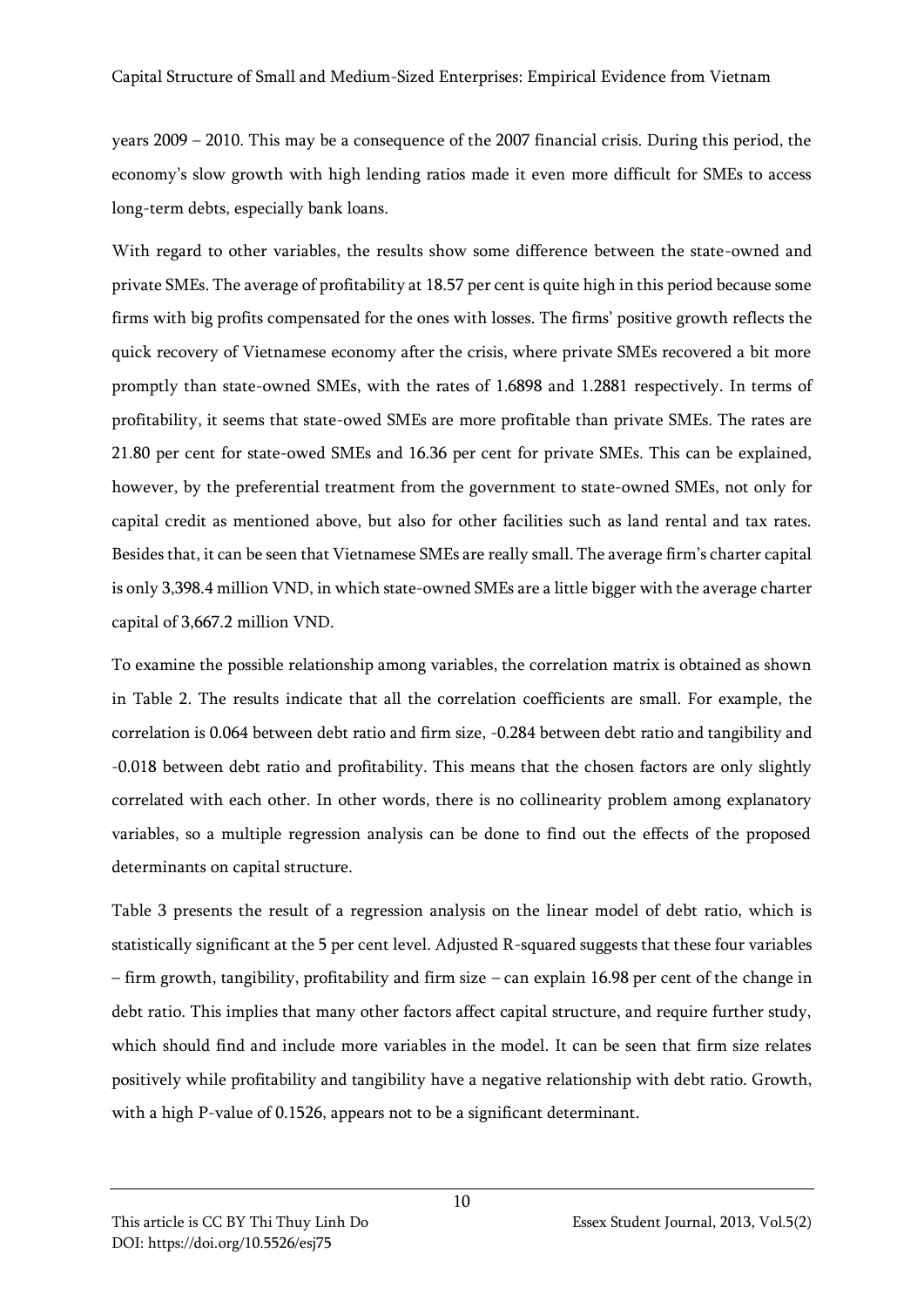As far as tangibility is concerned, the coefficient of -0.245 is significant (the P-value is 0.000117) indicating a negative relationship with debt ratio – if tangibility increases by 1 per cent, then the firm's debt ratio reduces by 0.245 per cent. This result is consistent with the second hypothesis and can be partly explained by the high level of short-term debts of Vietnamese SMEs as mentioned above and shown in Table 1.

Regarding the connection between profitability and capital structure, the result also supports the third hypothesis that profitability relates negatively to debt ratio. The coefficient -0.0218 means that a 1 per cent increase in profitability will lead to a 0.0218 per cent decrease in debt ratio. This confirms the argument that when a firm gains a high return on investment, it tends to use relatively little debt and to do financing with internally generated funds instead.

For the effect of firm size, the evidence is consistent with the fourth hypothesis, but not strong enough. Although the result is statistically significant with a P-value of 0.0392, the coefficient is very small at 0.000792, meaning that when a firm increases in size by 1 per cent, its debt ratio rises by only 0.000792 per cent. The reason might be that the sample of 45 firms in the period of three years is not large enough to reveal a more significant relationship. It can be concluded, however, that in the case of Vietnamese SMEs, firm size does not have much effect on firms' leverage level.

#### Summary and Conclusions

This study gives empirical evidence of the capital structure of Vietnamese SMEs over the years 2009 – 2011. Compared with the capital structure studied in Western countries, the financing decisions of firms in a developing country like Vietnam are affected by the same factors but slightly differently. Particularly, determinants such as tangibility, profitability, and firm size are statistically significant, whereas firm growth appears to have no effects on debt ratio. Profitability proves to have a negative relationship with leverage in both developed and developing countries. Tangibility has a negative effect on Vietnamese SMEs' capital structure choice because of a high short-term debt level, which is different from firms in developed economies. The effect of firm size is not as clear in Vietnam as in other developed countries. Additionally, three main issues are identified and investigated.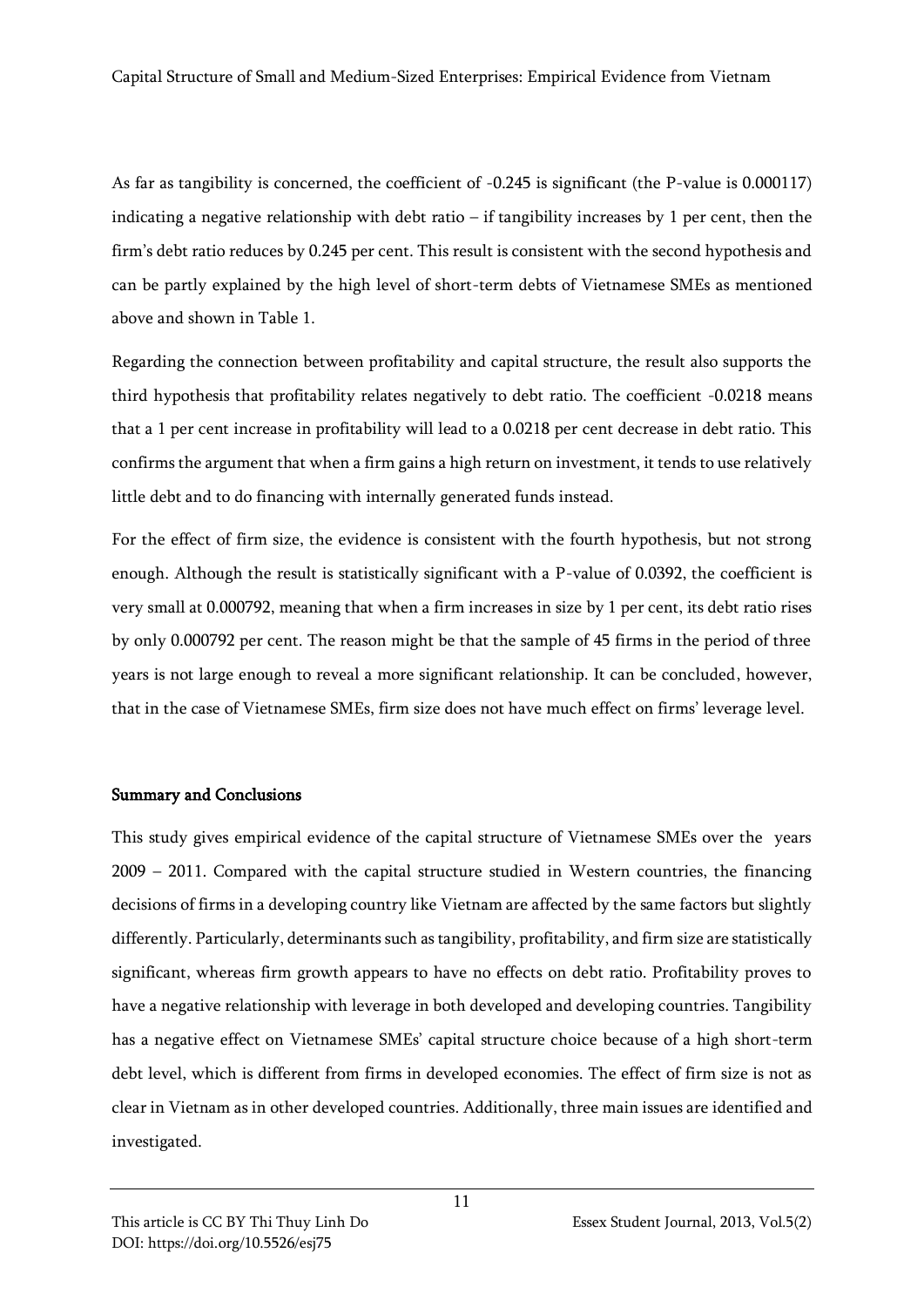First, the average debt ratio of Vietnamese SMEs is very high because the financial system in Vietnam is weak and undeveloped – firms rely mostly on internal resources and bank borrowing. The stock market has just started, but was affected badly by the global crisis in 2007 and has not yet fully recovered. Another issue is that state-owned SMEs receive more preferential treatment, including capital credit preference, over private SMEs. If these problems are not solved, Vietnamese SMEs (especially the private ones) will continue to face difficulties in making financing decisions.

Second, Vietnamese SMEs employ less long-term debt and more short-term debt than firms in developed countries. Commercial banks, which are the main financial institutions, usually have highly strict lending regulations that not many SMEs are satisfied with. Their loan contracts are generally short-term and it is difficult for SMEs, especially private ones, to get access to long-term loans from banks. The lack of formal direct credit markets for long-term debt is also an obstacle to Vietnamese firms.

Third, because profitability and tangibility have a negative relationship with debt ratio in Vietnamese SMEs, one way to reduce the leverage level is to increase profitability and tangibility. However, this solution alone is impractical to highly leveraged firms because of risk-shifting and debt-overhang problems. Therefore, to improve the present capital structure of Vietnamese SMEs it is essential that the financial system, especially the stock market, be improved and highly developed to meet the capital demands of firms.

The major limitation of this study is that it uses data from a small amount of Vietnamese SMEs over a short period of time. Therefore the results do not provide evidence strong enough to support the hypotheses. For future research, a regression sample with more observations and more variables over a longer time period should be obtained. For example, regressors added into the model could include proxies of business risk, tax rate, management style, operating structure, economic stability, etc. In addition, studies could also examine the capital structure of big firms and MNEs (Multinational Enterprises) or firms in different economic sectors.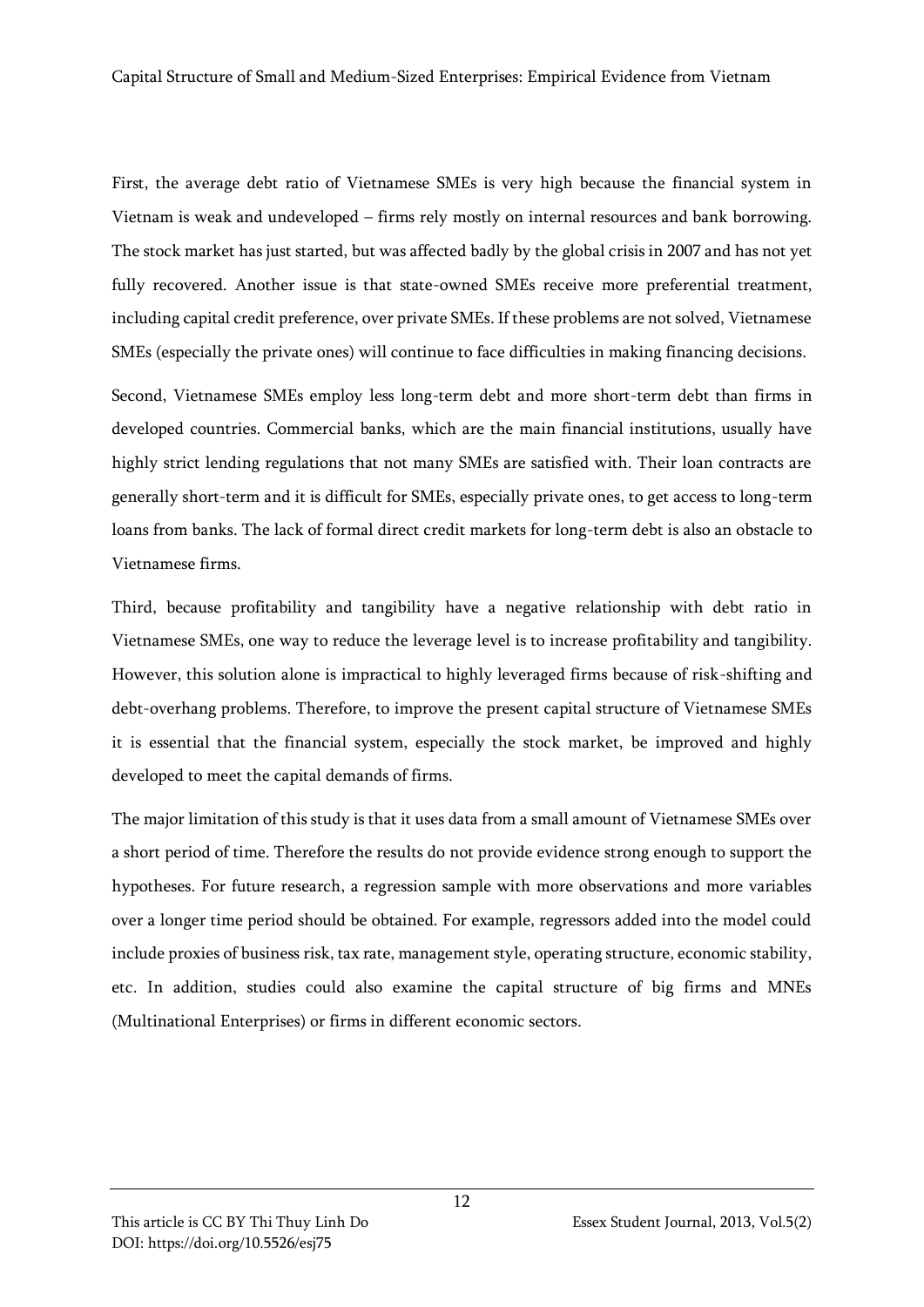|                         | <b>State-owned SMEs</b> | <b>Private SMEs</b> | <b>Total</b> |  |
|-------------------------|-------------------------|---------------------|--------------|--|
| Leverage (Debt/Equity)  | 4.3762                  | 2.0855              | 2.3978       |  |
|                         | (2.6587)                | (2.1027)            | (2.3088)     |  |
| Debt ratio              | 0.7625                  | 0.5416              | 0.5526       |  |
|                         | (0.1203)                | (0.2816)            | (0.2307)     |  |
| Short-term liabilities  | 0.8374                  | 0.8306              | 0.8349       |  |
|                         | (0.2900)                | (0.2104)            | (0.2330)     |  |
| Growth                  | 1.2881                  | 1.6898              | 1.6455       |  |
|                         | (0.4528)                | (1.0718)            | (1.2050)     |  |
| Tangibility             | 0.1003                  | 0.2578              | 0.2413       |  |
|                         | (0.0755)                | (0.2443)            | (0.2249)     |  |
| Profitability           | 0.2180                  | 0.1636              | 0.1857       |  |
|                         | (0.3583)                | (0.2043)            | (0.2348)     |  |
| Size (charter capital - | 3,667.2                 | 3,131.7             | 3,398.4      |  |
| million VND)            | (3,506)                 | (3,262)             | (3,385)      |  |

Table 1: Capital Structure by Ownership Structure

The number of state-owned SMEs and private SMEs is 16 and 29, respectively.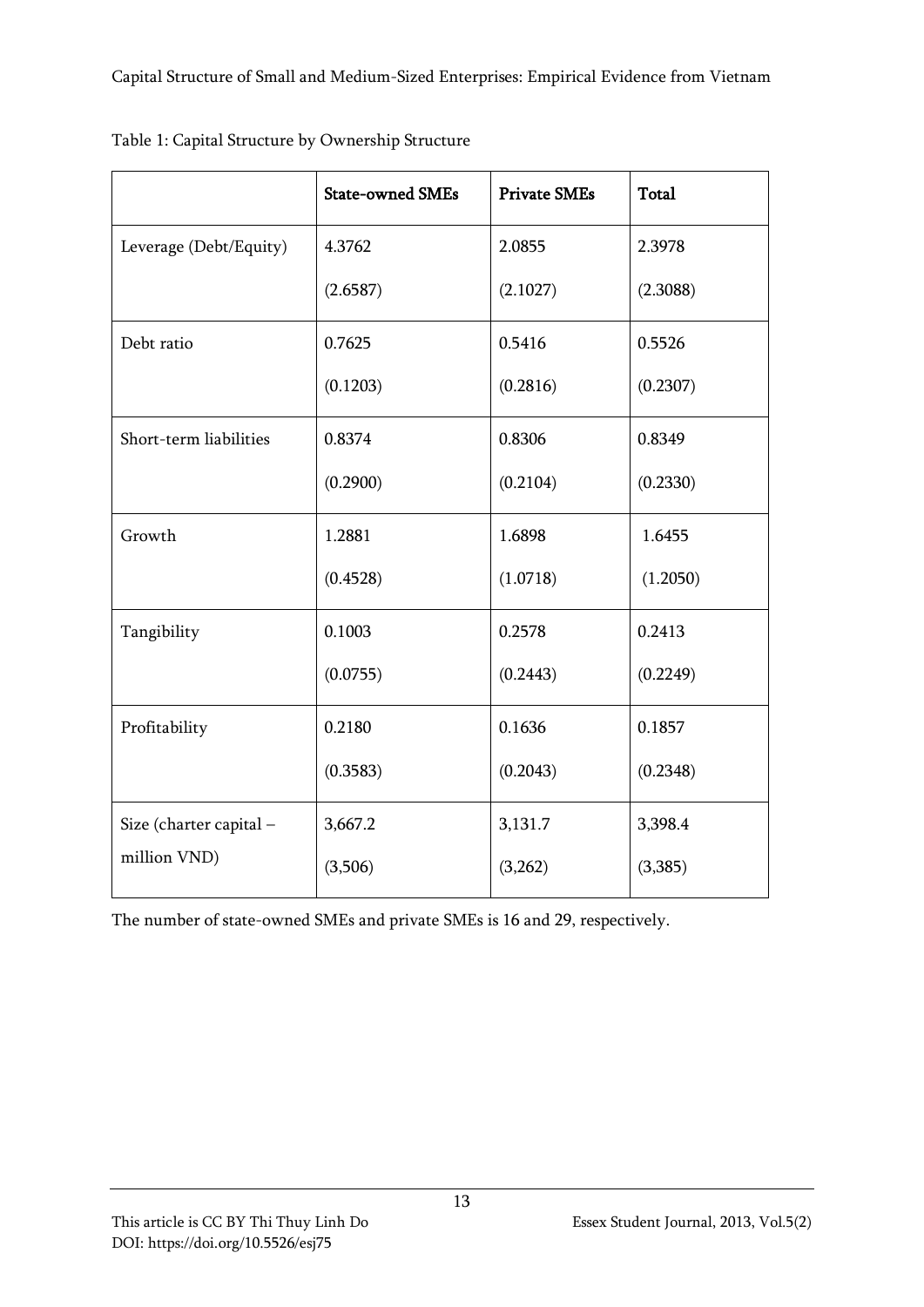|            | DR          | <b>STR</b>     | GR                       | <b>TAN</b>     | <b>PRO</b>   | FS             |
|------------|-------------|----------------|--------------------------|----------------|--------------|----------------|
| DR.        | 1           |                |                          |                |              |                |
| <b>STR</b> | $-0.085219$ | $\overline{1}$ |                          |                |              |                |
| GR         | 0.100032    | $-0.049109$    | $\overline{\phantom{0}}$ |                |              |                |
| <b>TAN</b> | $-0.283795$ | 0.060746       | 0.054387                 | $\overline{1}$ |              |                |
| PRO        | $-0.017705$ | 0.025247       | -0.064034                | 0.102448       | $\mathbf{1}$ |                |
| FS         | 0.063991    | 0.086145       | $-0.029031$              | $-0.021048$    | 0.129608     | $\overline{1}$ |

Table 2: Correlation Matrix

Table 3: Summary of regression result

|            |              | Standard |             |          |
|------------|--------------|----------|-------------|----------|
|            | Coefficients | Error    | t Stat      | P-value  |
| Intercept  | 0.094577     | 0.197451 | 4.127423    | 0.000879 |
| GR         | 0.018689     | 0.012982 | 1.439604    | 0.152627 |
| TAN        | $-0.245334$  | 0.099028 | $-4.57791$  | 0.000117 |
| <b>PRO</b> | $-0.021791$  | 0.079866 | $-0.272848$ | 0.045447 |
| FS         | 0.000792     | 0.000109 | 0.726161    | 0.039178 |

Confidence level of 95%

Adjusted R-square: 0.1698

F-stat: 4.8265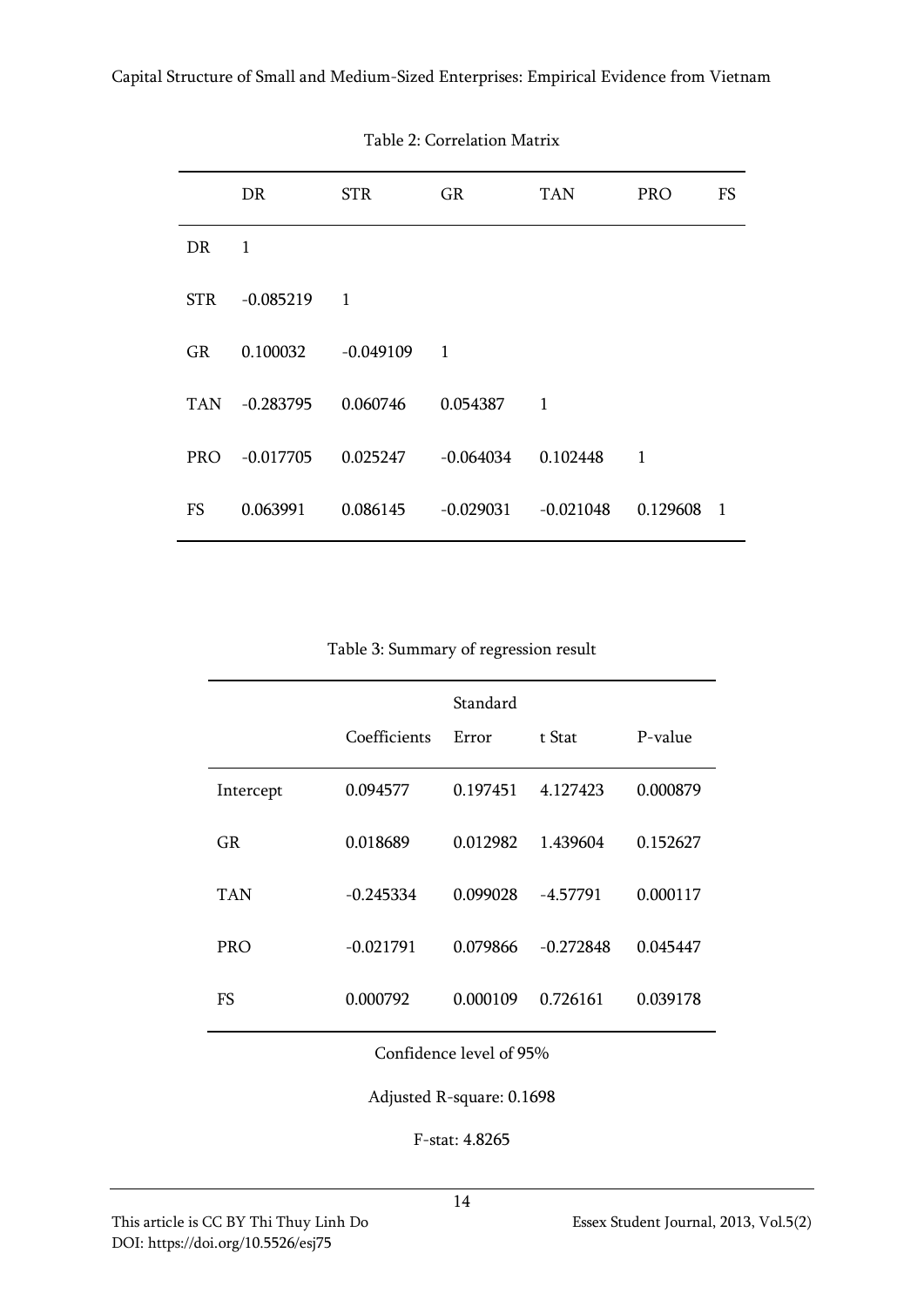#### Reference

Antoniou, A., Guney, Y., and Paudyal, K. (2002). Determinants of Corporate Capital Structure: Evidence from European Countries. Working paper, University of Durham.

Bevan, A. and Danbolt, J. (2002). Capital Structure and Its Determinants in the UK –  $A$ Decompositional Analysis. Applied Financial Economics, 12(3), pp. 159-70.

Booth, L. et al. (2001). Capital Structures in Developing Countries. Journal of Finance, 56(1), pp. 87-130.

Chen, J. (2004). Determinants of Capital Structure of Chinese-listed Companies. Journal of Business Research, 57(12), pp. 1341-51.

Coyle, B. (2000). Capital Structuring. Canterbury: CIB Publishing, pp. 51-80.

Dewenter, K. and Malatesta, P. (2001). State-Owned and Privately Owned Firms: An Empirical Analysis of Profitability, Leverage, and Labor Intensity. American Economic Review, 91(1), pp. 320-34.

Gleason, K. C., Mathur, L. K., and Mathur, I. (2000). The Interrelationship between Culture, Capital structure, and Performance: Evidence from European Retailers. Journal of Business Research, 50(2), pp. 185-91.

Jensen, M. C. and Meckling, W. H. (1976). Theory of the Firm: Managerial Behavior, Agency Costs and Ownership Structure. Journal of Financial Economics, 3(4), pp. 305-60.

Korajczyk, R. and Levy, A. (2003). Capital Structure Choice: Macroeconomic Conditions and Financial Constraints. Journal of Financial Economics, 68(1), pp. 75-109.

Kraus, A. and Litzenberger R. H. (1973). A State-Preference Model of Optimal Financial Leverage. Journal of Finance, 28(4), pp. 911-22.

Marsh, P. (1982). The Choice between Equity and Debt: An Empirical Study. Journal of Finance, 37(1), pp. 121-44.

Modigliani, F. and Miller, M. H. (1958). The Cost of Capital, Corporation Finance, and the Theory of Investment. American Economic Review, 48(3), pp. 261–97.